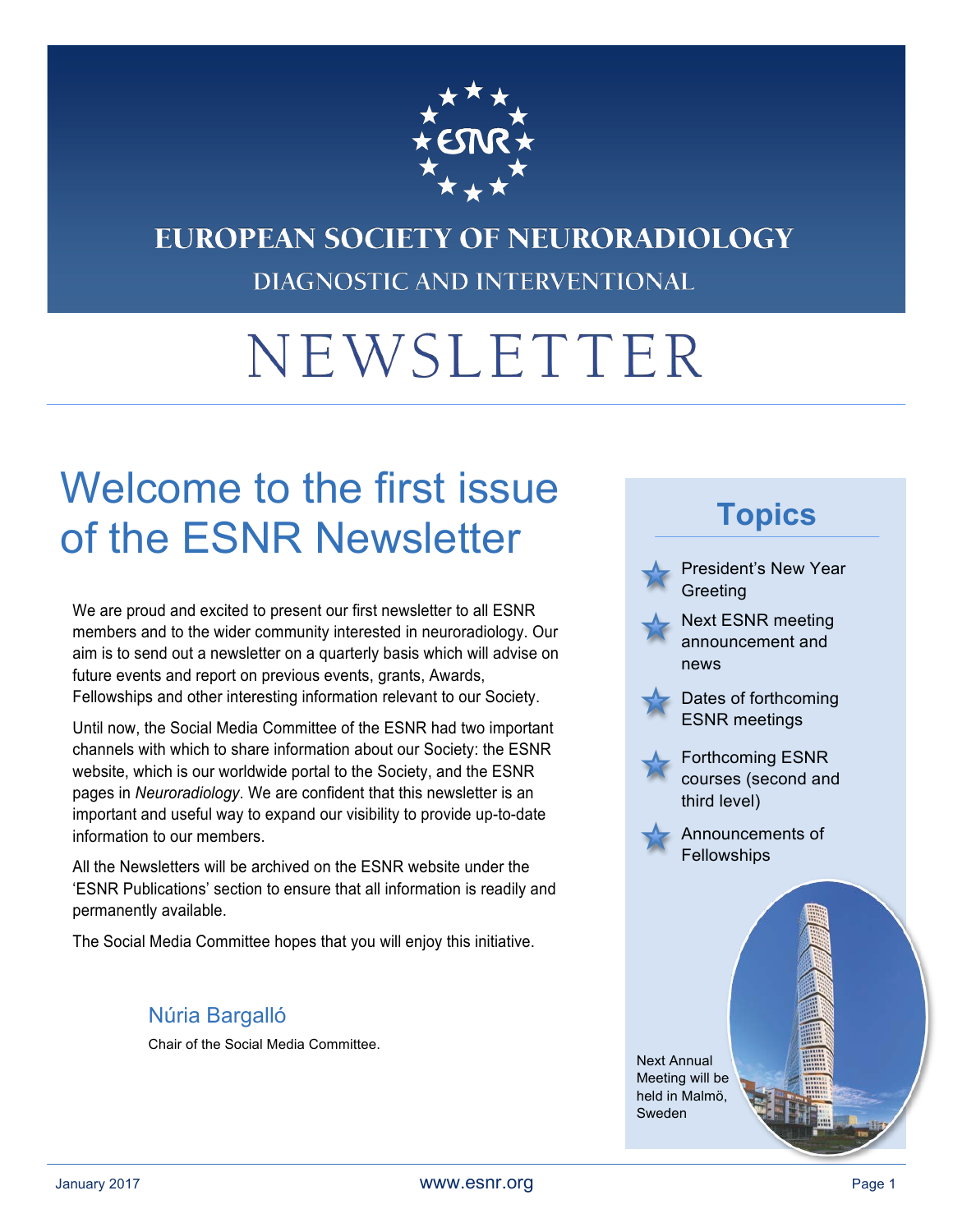



Dr Alex Rovira Cañellas

*'We need to be aware of challenges affecting both diagnostic and interventional neuroradiology, which need to be faced and resolved in collaboration with other organizations and scientific societies.'*

## President's New Year **Greeting**

The European Society of Neuroradiology (ESNR) is one of the largest, oldest, and most active radiological societies in Europe. As president of the ESNR, I am more than satisfied with the good health of our Society, which is the result of the excellent work of my predecessors, the creative input and energy of the members of our Executive Committee, and most importantly, the active participation of our members in the educational and scientific activities organized by the Society.

However, we need to be aware of the challenges affecting both diagnostic and interventional neuroradiology, which need to be faced and resolved in collaboration with other organizations and scientific societies.

Based on recently published phase III clinical trials, endovascular thrombectomy has now been established as the standard of care for acute stroke patients with large vessel occlusion. It is therefore imperative to provide such a service, which in turn requires the development of appropriate training and practice charters for interventional neuroradiology in Europe that consider the increasing demand for well-trained neuroradiologists to diagnose and treat acute ischemic stroke patients and achieve the best possible clinical outcomes. ESNR has been working on providing a training charter for acquiring a 'particular qualification' in interventional neuroradiology that should facilitate harmonization and high-quality practice across the different European countries. Unfortunately, in many European countries the structure of the residency programmes does not ensure an adequate training in neuroradiology, thereby leaving radiologists in a poor position to acquire the necessary skills and proficiency in diagnostic and interventional neuroradiology. A new residency programme of five years' duration that includes a two-year training period in general radiology (common trunk phase), followed by three years of specific training in the different radiological subspecialities or in general radiology (differentiation phase) is therefore highly important. I believe this is the only way to offer a complete and adequate training programme to residents in radiology.

*Dr Alex Rovira Cañellas*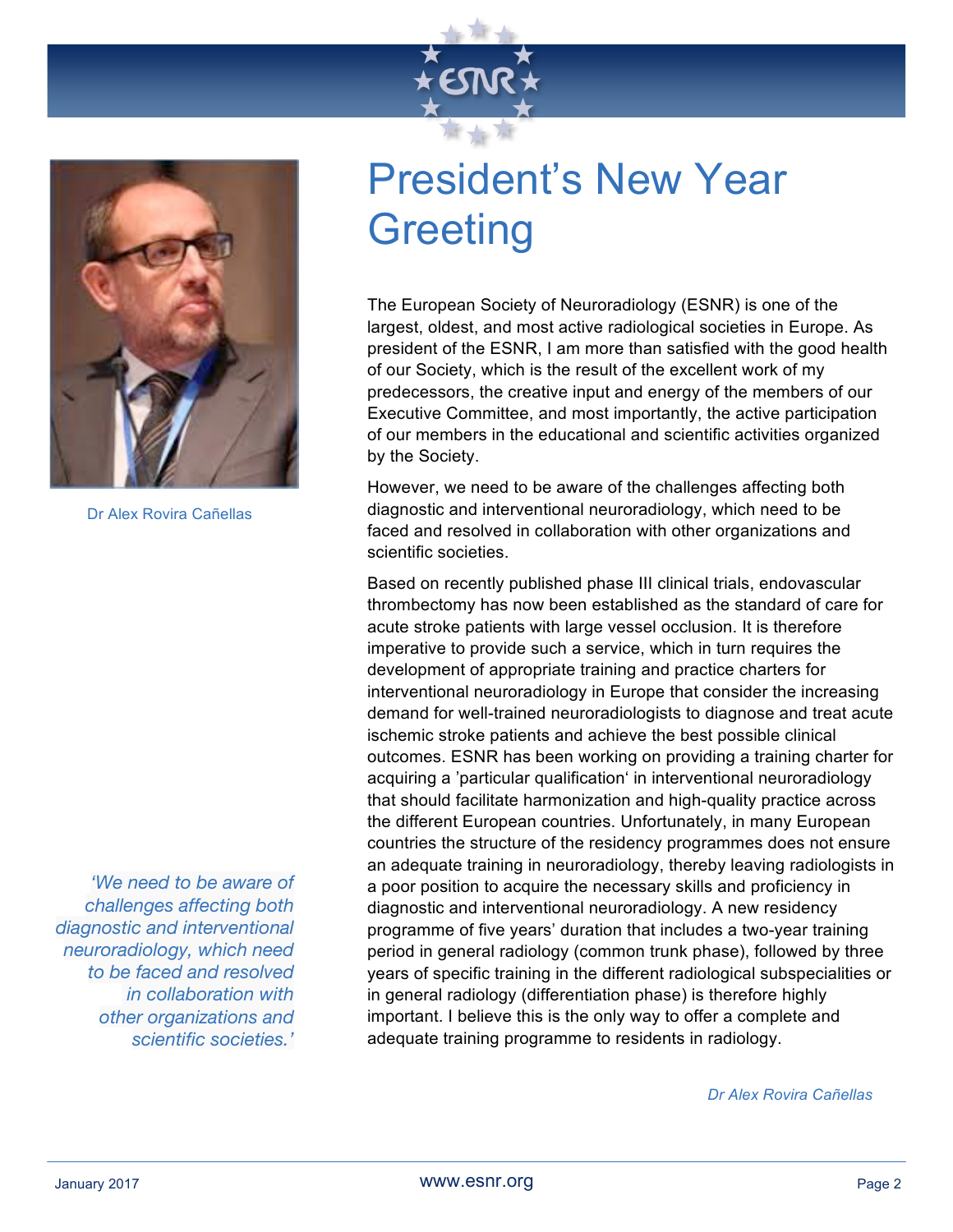

The 40th ESNR Annual Meeting, 24th Advanced Course in Diagnostic Neuroradiology and 9th Advanced Course in Endovascular and Interventional **Neuroradiology** 

#### Malmö, Sweden 13–17 September 2017



The 40th ESNR Annual Meeting, 24th Advanced Course in Diagnostic Neuroradiology and 9th Advanced Course in Endovascular and Interventional Neuroradiology will take place in the south of Sweden in Malmö, the country's third largest city. Located on the coast, Malmö is a continually expanding, vibrant and multicultural city.

The scientific committee has developed an appealing educational and scientific programme with a stronger focus on scientific and new advances in neuroradiology. There will be keynote lectures by Prof. Anne Osborn, Prof. Mauricio Castillo, Prof. Staffan Holmin, and Prof. Mark van Buchem, as well as several other well-known national and international speakers.

For the first time in the course of our annual meetings, we will start one day earlier than usual with a half-day pre-course session entitled 'CSF

disease: the neuroradiological impact in diagnosis and treatment of idiopathic normal pressure hydrocephalus (INPH) - is there a need for neuroradiology?' Please don't forget to register for this. The cost is included in the congress fee.

The advanced course and annual meeting will be held at the Clarion Hotel and Congress Malmö Live, located in the middle of the city just a few minutes walk from Malmö railway station. The Clarion Hotel adjoins the Congress Centre and there are several other hotels less than five minutes' walk away.

Abstract submissions are possible from now until 15 March 2017.

Please visit the ESNR website www.esnr.org/en/40th-esnr-annual-meeting/ for continuously updated information.

*THE DEADLINE FOR REDUCED REGISTRATION FEES IS 15 APRIL 2017.*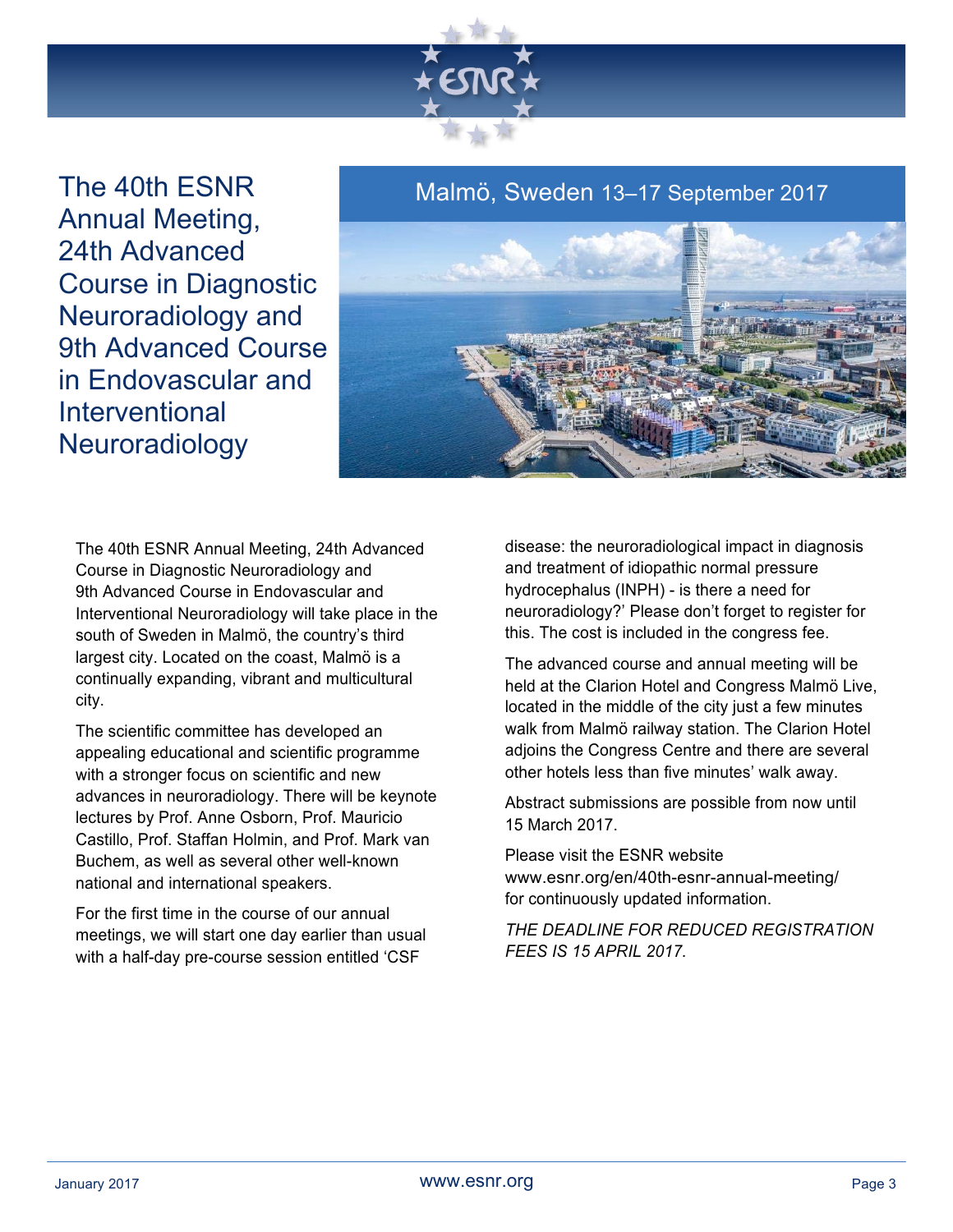

### Report on the 39th ESNR Annual Meeting

The 39th ESNR Annual Meeting was held in Belgrade, Serbia, from 15-18<sup>th</sup> September 2016, under the successful Presidency of Prof. Tatjana Stosic-Opincal.

The meeting was sponsored by eight industry representatives and attended by 314 participants, from 46 different countries all over the world. The 23<sup>rd</sup> advanced course in Diagnostic Neuroradiology and the 8<sup>th</sup> Advanced Course in Interventional Neuroradiology were also included in the meeting and were devoted to tumour imaging and stroke management respectively. Both courses took place during the first day of the meeting and had an attendance of 215 participants.

The final written and oral exams for the EDiNR were performed one day before the Annual Meeting. 102 examinees from 26 countries competed, and 97 of them passed the exams, while one person passed the exams for the EDiSINR.

Many interesting topics of diagnostic neuroradiology were discussed during the meeting, including vascular,

psychiatric/neurodegenerative, metabolic/toxic, white matter, infectious, paediatric and spinal diseases, as well as the application of advanced imaging techniques. Three joint sessions were also conducted: the 'ESNR-ESNHR' dedicated to head and neck tumours, the 'ESNR-OHMB' devoted to language lateralization and epilepsy, and the 'ESNR-ASPNR' which dealt with



#### Belgrade, Serbia 15-18 September 2016

metabolic diseases and child abuse. Recent advances in the field of aneurysms and AVMs were presented during the interventional sessions, while various interesting lectures were given during the 'ESNR meets Serbia' session. Finally, intriguing brain diagnostic, interventional and spinal cases were presented during other sessions.

During the meeting, 63 selected abstracts were presented orally, divided into five categories: 29 diagnostic, 18 interventional, 4 head and neck, 6 paediatric and 6 spine. 105 e-posters were also presented: 68 diagnostic, 17 interventional, 3 head and neck, 15 paediatric and 2 spine.

At a moving Honorary Membership Ceremony Prof. Marco Leonardi and Prof. Paul Parizel were awarded honorary membership which was presented by Prof. Mario Muto and Prof. Majda Thurnher, respectively.

*Prof. Efrosini Papadaki*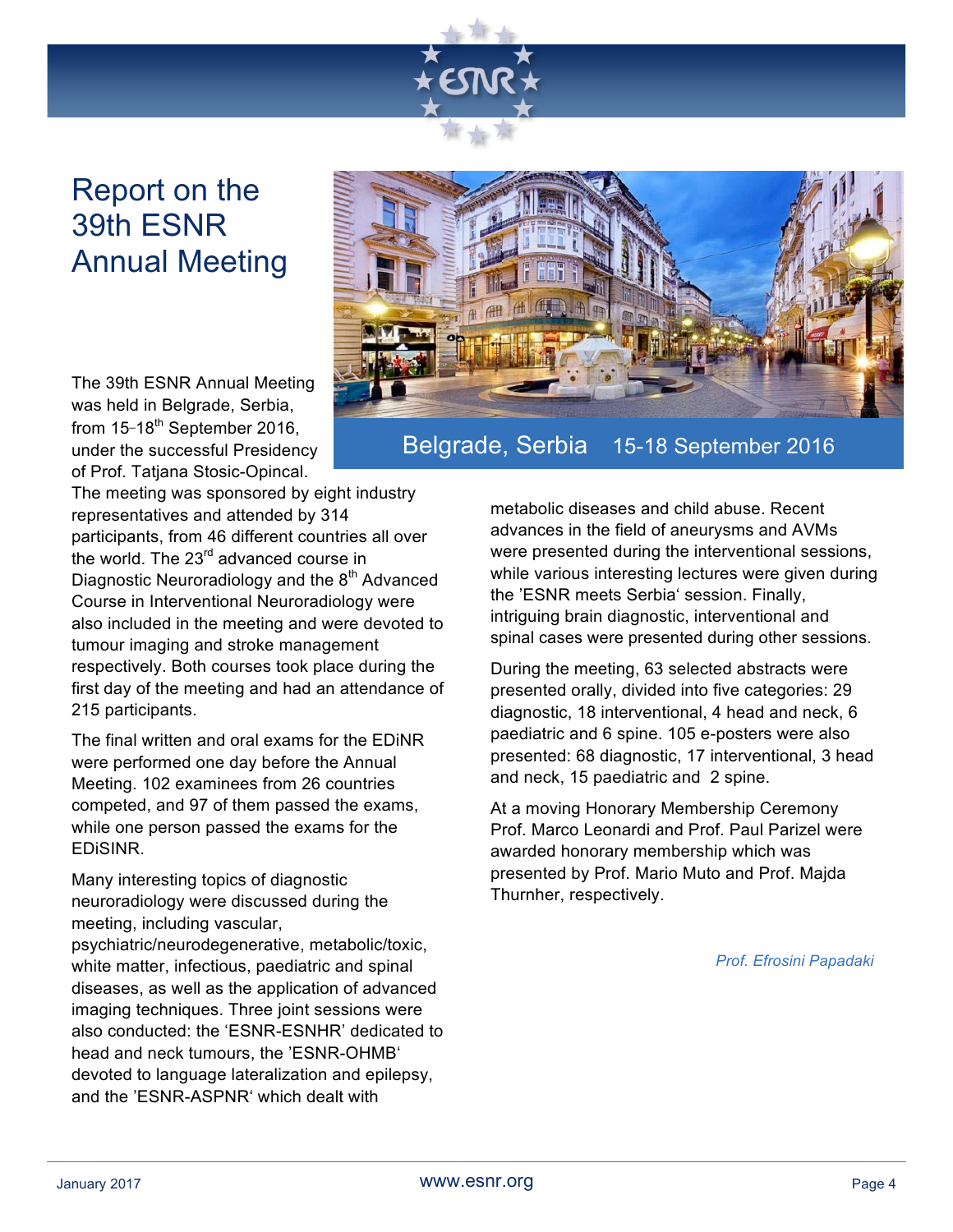

## 2016 Honorary Members of the ESNR

*The Honorary Membership ceremony took place at the last Annual Meeting in Belgrade, on 15–18 September, 2016 and Prof. Paul Parizel and Prof. Marco Leonardi were introduced and presented their awards by Prof. Majda Thurnher and Prof. Mario Muto, respectively.*



#### **Prof. Paul M. Parizel**

Paul M. Parizel was born in Antwerp, Belgium, but between the ages of four and six he spent two years in London, England, with his parents while his father was working as part of a Fellowship in cardiology at Hammersmith Hospital and

his mother was obtaining a degree at the University of London. As a medical student, he spent two summers in the USA, doing clinical electives at the University of California Davis, in Sacramento, the Boston City Hospital/Boston University, and at Brigham and Women's Hospital Boston/ Harvard Medical School. After obtaining his medical degree, he successfully passed the USMLE (United States Medical Licensing Examination) and also the VQE and TOEFL. Paul M. Parizel graduated *summa cum laude* as MD from the Faculty of Medicine, University of Antwerp, Belgium, in 1982. He is a Board-certified radiologist.

He completed Fellowships in neuroradiology at Massachusetts General Hospital, Harvard Medical School (Prof. Dr. Juan M. Taveras), and at Hôpital Erasme, University of Brussels (Prof. Dr. Danielle Balériaux).

In 1994, he obtained a PhD degree with a doctoral dissertation entitled 'The influence of field strength on magnetic resonance imaging (a comparative study in physicochemical phantoms, isolated brain specimens and clinical applications).'

Since 2003, Paul M. Parizel has been Chairman of

the Department of Radiology at the Antwerp University Hospital, and tenured full Professor of Radiology in the Faculty of Medicine and Health Sciences, University of Antwerp. He is a member of the Board of Trustees of the University of Antwerp, representing the Faculty of Medicine and Health Sciences.

Prof. Parizel has authored or co-authored more than 350 peer-reviewed scientific papers and more than 40 book chapters. He is editor and co-editor of several books, including 'Clinical MR Imaging, a practical approach' (Reimer P, Parizel PM, Meaney JFM, Stichnoth F-A, Eds.) and 'Spinal Imaging' (Van Goethem J, van den Hauwe L, Parizel PM, Eds.)

His main fields of interest are neuroradiology and MRI, with a focus on integrating scientific research with patient-oriented clinical applications.

Prof. Parizel has received several international awards, including the prizes of the European Society of Neuroradiology, ECR best presentation award and CompuRAD Exhibition Award. National awards include an award from the Belgian Government, Kodak Grant of the Royal Belgian Society of Radiology, and the 'Astra Foundation Chair' for Lectures in Medicine. In 2014 he presented the honorary Wilhelm Conrad Röntgen Honorary Lecture during the European Congress of Radiology (ECR 2014) in Vienna.

Prof. Parizel is an active member of many scientific societies and organizations. He served as President of the Royal Belgian Radiological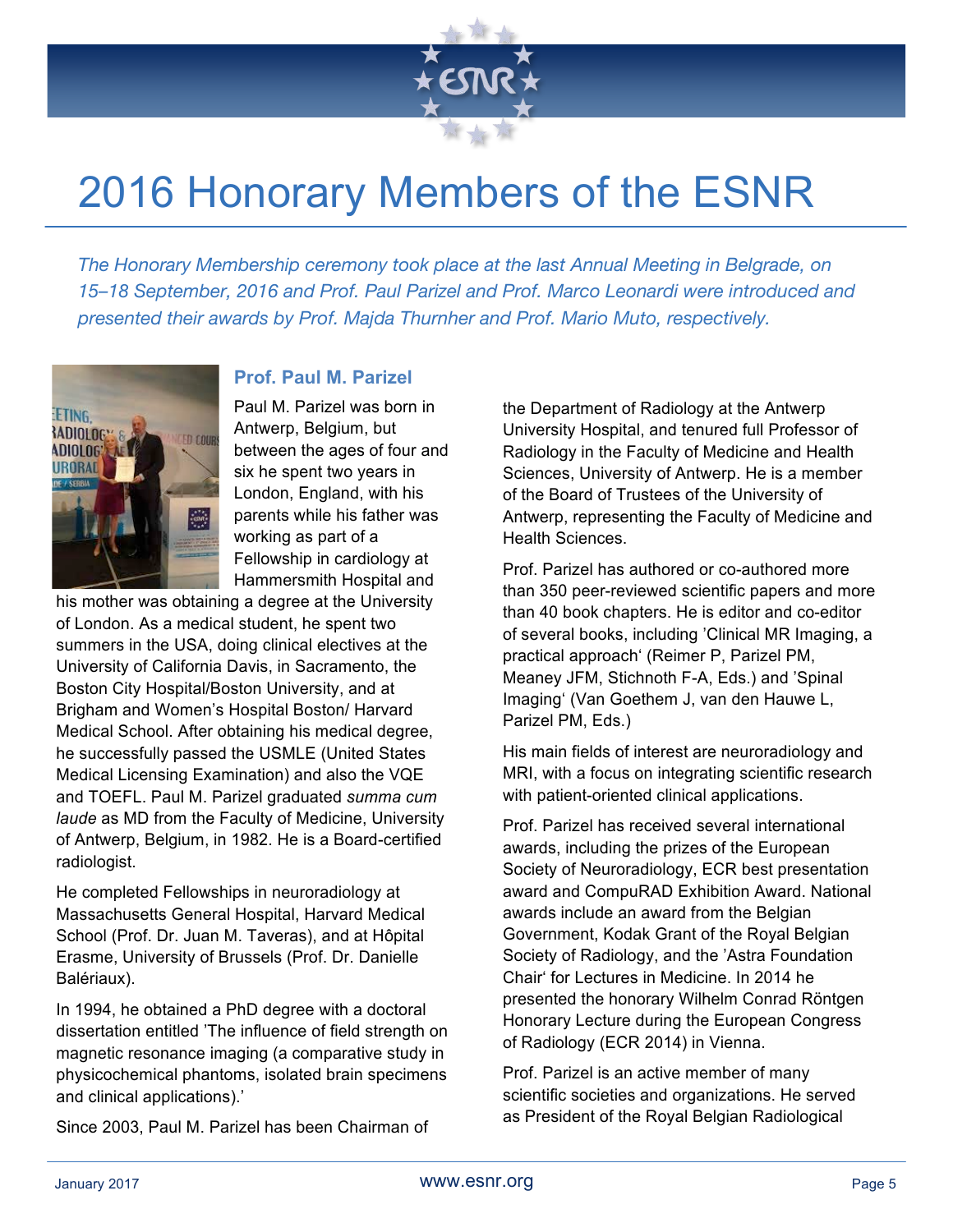

Society (RBRS) from 1999 to 2000, was Chairman of the Scientific Programme Committee of the 2003 ESMRMB meeting in Rotterdam, and Chairman of the Postgraduate Educational Course Programme for ECR 2011 in Vienna.

From 2010 to 2012, he served as President of the European Society of Neuroradiology (ESNR). In 2016 he became the President of the European Society of Radiology (ESR), which is the largest radiological society in the world, with more than 63,000 members.

He is an Honorary Fellow of the Royal Australian and New Zealand College of Radiology (2002), honorary member of the Serbian Society of Neuroradiology (2012) and honorary and founding member of the Russian National Society of

Neuroradiology (2012), as well as honorary member of the Romanian Society of Radiology and Medical Imaging (2015) and an honorary member of the Spanish Society of Radiology (2016).

To describe Paul Parizel as a person is not an easy task but I would choose loyalty, friendship, excellence, diligence, tolerance and integrity as his greatest virtues.

He is a person who stands up for what he believes in, even when it is unpopular to do so!

Congratulations to Paul on the Honorary Membership. It is certainly fitting that his lifelong dedication to neuroradiology and science is being recognized in this way.

#### *Prof. Majda Thurnher*



#### **Prof. Marco Leonardi**

Marco was born in Rome on 23 May,1944. His father was a doctor and his mother a teacher. In 1967 he finished his medical school in Padua, and two years later his residency in radiology presenting a thesis on 'Diagnostic features on intracranial meningioma'.

He worked from 1970 to 1993 in Udine, first as an assistant and later as Chief of Neuroradiology. In 1993 he moved to Milan where he became Chief of Neuroradiology at Maggiore University Hospital.

He became Full Professor of Neuroradiology in 2008 when he finally moved back to Bologna where his family lived, with Adriana, his wife, and his son Nicola.

During his professional career, he has been President AINR 1986-1990 and 1998-2000, President SNO 2003-2005, President ESNR 2008-201, President ESNR Annual Meeting 1987, President ESNR Annual Course 2008, President WFTIN Meeting 2005, President Symposium Neuroradiologicum 2010, *Prof. Mario Muto*

founder and Scientific Director of the 'Rivista di Neuroradiologia' the Neuroradiology Journal, and founder of the European School of Neuroradiology.

Marco is often arguing and discussing in an animated way about many topics, but always in a positive and constructive manner. Marco appreciates that nothing is ever a certainty, but questioning everything is something that helps him solve problems as part of his daily work.

Marco strongly believes in human relationships, friendship and exchanging experience as a form of personal and professional growth. His maxim is 'if you believe in an idea, do it and check it, this is the only way to have an answer to your question.'

Marco, Pepe Scotti and Ugo Salvolini have successfully represented Italy across the world for many years.

I want to thank Marco personally for what he has done for Italian Neuroradiology, European Neuroradiology and for the passion he has been able to transfer to so many of us.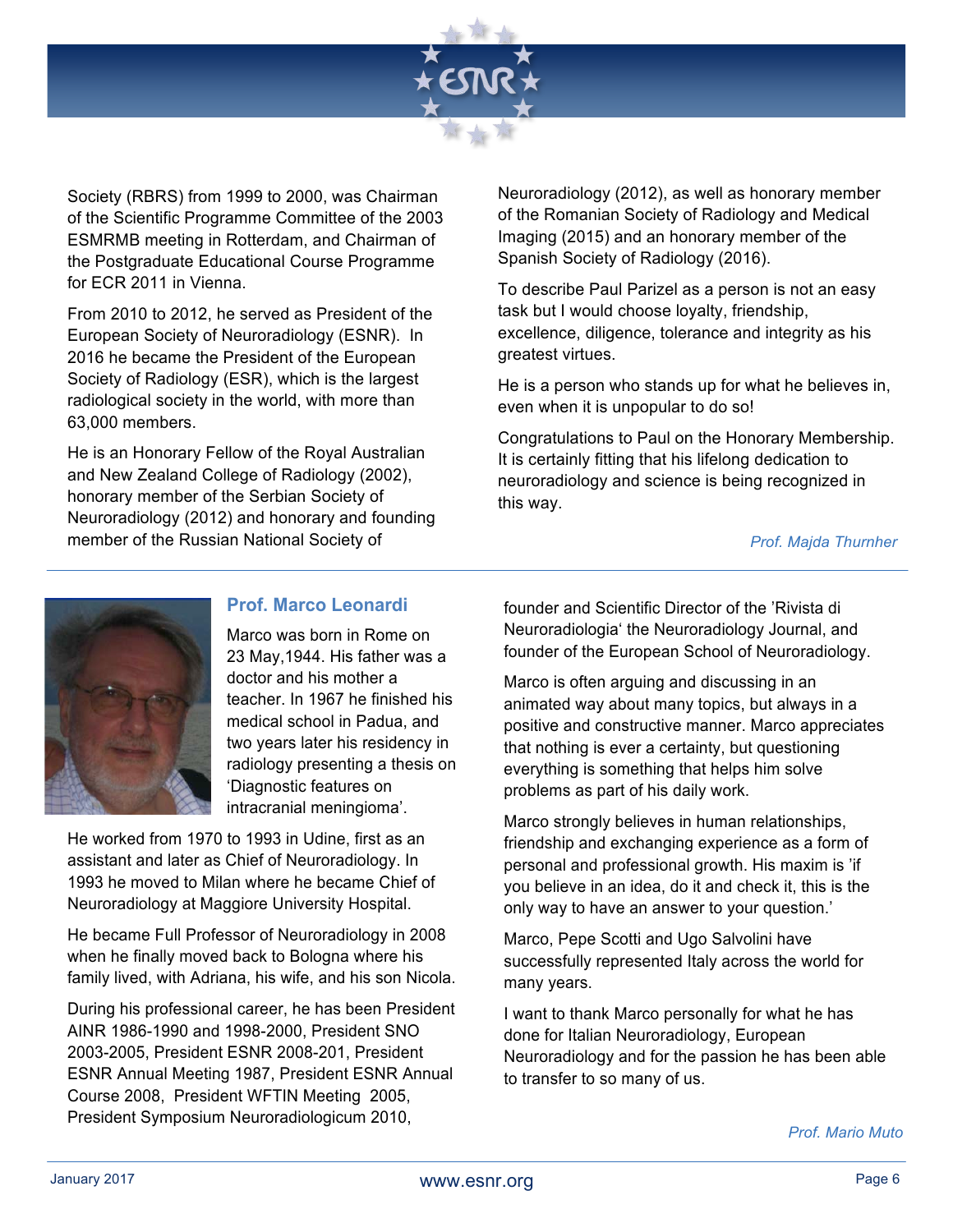## Report from the  $1<sup>st</sup>$  E-GREC (European Gadolinium Retention Evaluation Consortium) meeting

### Napoli, Italy 4–6 November 2016

The phenomenon of T1 hyperintensity of the deep cerebellar nuclei and the pallidum in patients with normal renal function who received multiple injections of gadolinium-based contrast agents (GBCAs) has involved radiologists and neuroradiologists all over the world over the last two years and has resulted in a large number of publications on many aspects of this topic. Recently, a research network has been established called the 'Gadolinium Retention Evaluation Consortium' (GREC). The aim of this network is to join the forces of preclinical research laboratories from academia and industry, clinical research groups from academia and specialists in epidemiology, and guidelines in the field of contrast agents safety.

The European group, abbreviated as E-GREC and co-ordinated by Carlo C. Quattrocchi (Università Campus Bio-Medico di Roma, Italy) and Aart van der Molen (Leiden University Medical Center, Netherlands), held the first inaugural meeting between 4–6 November in Naples, under the patronage of ESNR. A unique environment was created with the purpose of sharing information, updates and ideas on the issue of retention and/or deposits of gadolinium in patients given intravenous doses of GBCAs. Alexander Radbruch from Heidelberg, Joana and Miguel Ramalho from Lisbon, Alex Rovira from Barcelona, Peter Aspelin from Stockholm and Silvio Aime from Turin made a substantial contribution to the success of the meeting.

The representatives of the four biggest companies of contrast media (Bayer, Bracco, GE Healthcare and



Guerbet) sponsored the meeting and gave their active contribution during scientific sessions. The intense discussion encouraged the exchange of expert opinions to share the state of knowledge on tissue retention of gadolinium and discuss methodological approaches that could sensitively reduce data and result in homogeneity among research groups. Methods of data sharing, harmonization and integration between the different institutions in Europe were discussed.

It was highlighted that the involvement of the central nervous system as a site of gadolinium retention must be considered in a more integrated and interdisciplinary way that should take into account mechanisms of gadolinium retention in other sites, such as bone, skin and liver.

As a first step, the European Group has established a task force consisting of Alexander Radruch, Carlo C. Quattrocchi, Joana Ramalho and Alex Rovira (as the ESNR representative) to develop a uniform terminology in defining the symptoms recently attributed to the administration of GBCAs and to develop guidelines to standardize clinical research methodologies. In addition, the Task Force has undertaken the development of a MR phantom in order to normalize the results from different centres in Europe and use a common reference to compare the different GBCAs available today.

Finally, while the network is actively engaged in the search for European funding, the 2nd E-GREC meeting will be organized in the near future.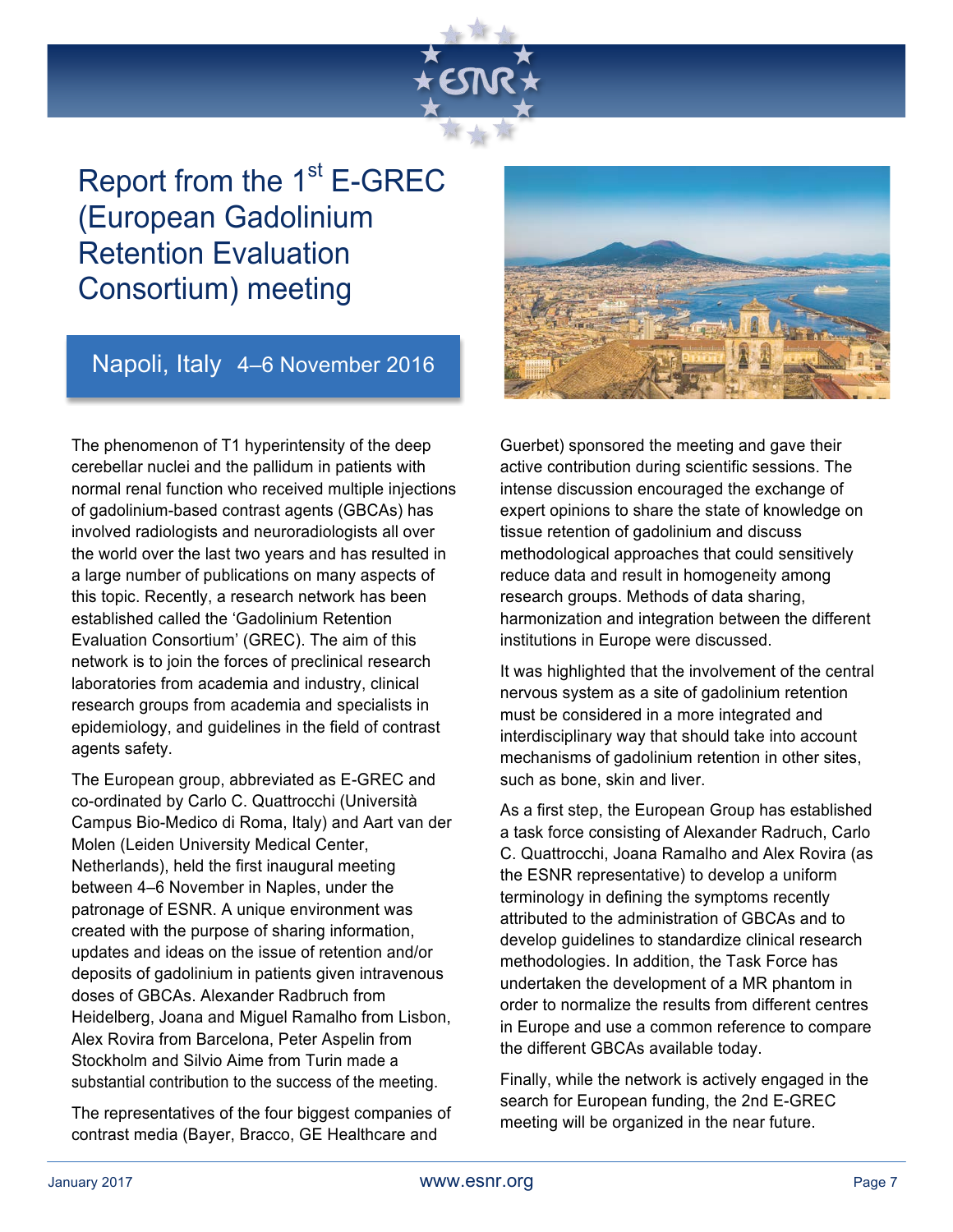

## ESNR Awards

### European Neuropathology Awards in Diagnostic and Interventional Neuroradiology and the Lucien Appel Prize of the ESNR

#### **SUBMISSIONS ARE NOW OPEN**

In 2008, the Executive Committee of the ESNR decided to introduce two new scientific prizes for young neuroradiologists, alongside the existing **Lucien Appel Prize of the ESNR**, which is awarded annually for the best research paper. The new prizes were created in honour of the pioneers and past Presidents of European Neuroradiology, and are awarded for the best papers in diagnostic and interventional neuroradiology. The Executive Committee of ESNR decided to give the name of one of the pioneers of the Society and the name of one of its past Presidents in an order as **'ESNR Awards in Honor of…'** and to present their short CV and pictures at the Awards Ceremony during the ESNR Annual Congress or during the Symposium Neuroradiologicum.

Among those awards, the proposal of Springer to institute the **'ESNR-Springer Award'** was also accepted. The prize money of  $\epsilon$ 1,000 will be awarded by Springer to the first-named author (ESNR Member) of the most cited article in the latest published Impact Factor (IF) list (for 2016, IF 2015 was used), together with a free registration to the ESNR Annual Meeting of the current year. The Article will be highlighted on the journal webpage Springer.com.

More information is available on the ESNR website www.esnr.org/en/education/awards/

*THE DEADLINE FOR THE RECEIPT OF SUBMISSIONS IS 1 MARCH 2017.*

Please send your submissions for the attention of the ESNR Secretary General. E-mail: info@esnr.org

## ESNR Fellowships

### 12-month Research Fellowship in Diagnostic Neuroradiology

The ESNR Neuroradiology Diagnostic Committee is delighted to announce that, with support of the ESNR Executive Committee, we can offer a 12-month Research Fellowship in Diagnostic Neuropathology.The purpose of this Fellowship is to stimulate cross-border research exchange in neuroradiology within Europe.

The Fellowship amounts to  $\epsilon$ 25,000, intended to cover the cost of living during the Fellowship. Host institutions are expected to cover all potential other costs related to carrying out the research project.

Eligible are ESNR junior or full members up to the age of 40 years, who have been residing in Europe at the time of application for the past 24 months

(with respect to membership see also ESNR regulations 7.12.2014).

Candidates will be selected based on their potential for scientific development, including the capacity to carry out the proposed research project, the quality of the research project, and the appropriateness of the host institution for the proposed project.

A minimum of one (submitted) manuscript is expected to result from the Fellowship. For more information see www.esnr.org

#### *THE DEADLINE FOR RECEIPT OF SUBMISSIONS IS 20 FEBRUARY 2017*

Applications to be sent to: info@esnr.org